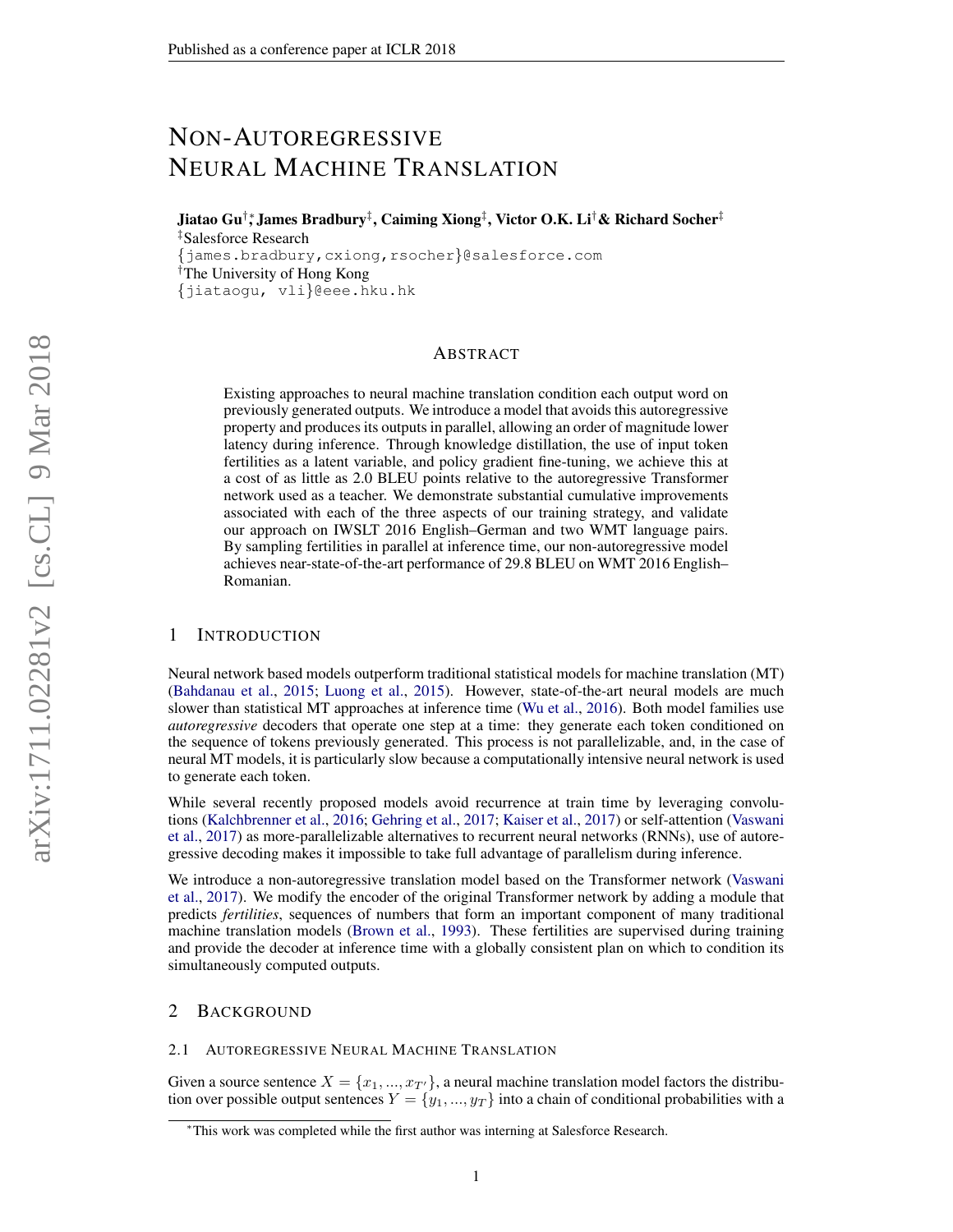left-to-right causal structure:

$$
p_{\mathcal{A}\mathcal{R}}(Y|X;\theta) = \prod_{t=1}^{T+1} p(y_t|y_{0:t-1}, x_{1:T'}; \theta),
$$
\n(1)

where the special tokens  $y_0$  (e.g.  $\langle \text{bos} \rangle$ ) and  $y_{T+1}$  (e.g.  $\langle \text{eos} \rangle$ ) are used to represent the beginning and end of all target sentences. These conditional probabilities are parameterized using a neural network. Typically, an encoder-decoder architecture [\(Sutskever et al.,](#page-10-3) [2014\)](#page-10-3) with a unidirectional RNN-based decoder is used to capture the causal structure of the output distribution.

Maximum Likelihood training Choosing to factorize the machine translation output distribution autoregressively enables straightforward maximum likelihood training with a cross-entropy loss applied at each decoding step:

$$
\mathcal{L}_{\text{ML}} = \log p_{\mathcal{AR}}(Y|X;\theta) = \sum_{t=1}^{T+1} \log p(y_t|y_{0:t-1}, x_{1:T'}; \theta). \tag{2}
$$

This loss provides direct supervision for each conditional probability prediction.

Autoregressive NMT without RNNs Since the entire target translation is known at training time, the calculation of later conditional probabilities (and their corresponding losses) does not depend on the output words chosen during earlier decoding steps. Even though decoding must remain entirely sequential during inference, models can take advantage of this parallelism during training. One such approach replaces recurrent layers in the decoder with masked convolution layers [\(Kalchbrenner](#page-9-1) [et al.,](#page-9-1) [2016;](#page-9-1) [Gehring et al.,](#page-9-2) [2017\)](#page-9-2) that provide the causal structure required by the autoregressive factorization.

A recently introduced option which reduces sequential computation still further is to construct the decoder layers out of self-attention computations that have been causally masked in an analogous way. The state-of-the-art Transformer network takes this approach, which allows information to flow in the decoder across arbitrarily long distances in a constant number of operations, asymptotically fewer than required by convolutional architectures [\(Vaswani et al.,](#page-10-2) [2017\)](#page-10-2).

#### 2.2 NON-AUTOREGRESSIVE DECODING

**Pros and cons of autoregressive decoding** The autoregressive factorization used by conventional NMT models has several benefits. It corresponds to the word-by-word nature of human language production and effectively captures the distribution of real translations. Autoregressive models achieve state-of-the-art performance on large-scale corpora and are easy to train, while beam search provides an effective local search method for finding approximately-optimal output translations.

But there are also drawbacks. As the individual steps of the decoder must be run sequentially rather than in parallel, autoregressive decoding prevents architectures like the Transformer from fully realizing their train-time performance advantage during inference. Meanwhile, beam search suffers from diminishing returns with respect to beam size [\(Koehn & Knowles,](#page-10-4) [2017\)](#page-10-4) and exhibits limited search parallelism because it introduces computational dependence between beams.

Towards non-autoregressive decoding A naïve solution is to remove the autoregressive connection directly from an existing encoder-decoder model. Assuming that the target sequence length  $T$  can be modeled with a separate conditional distribution  $p<sub>L</sub>$ , this becomes

<span id="page-1-0"></span>
$$
p_{\mathcal{NA}}(Y|X;\theta) = p_L(T|x_{1:T'};\theta) \cdot \prod_{t=1}^T p(y_t|x_{1:T'};\theta). \tag{3}
$$



Figure 1: Translating "A B C" to "X Y" using autoregressive and non-autoregressive neural MT architectures. The latter generates all output tokens in parallel.

This model still has an explicit likelihood function, and it can still be trained using independent cross-entropy losses on each output distribution. Now, however, these distributions can be computed in parallel at inference time.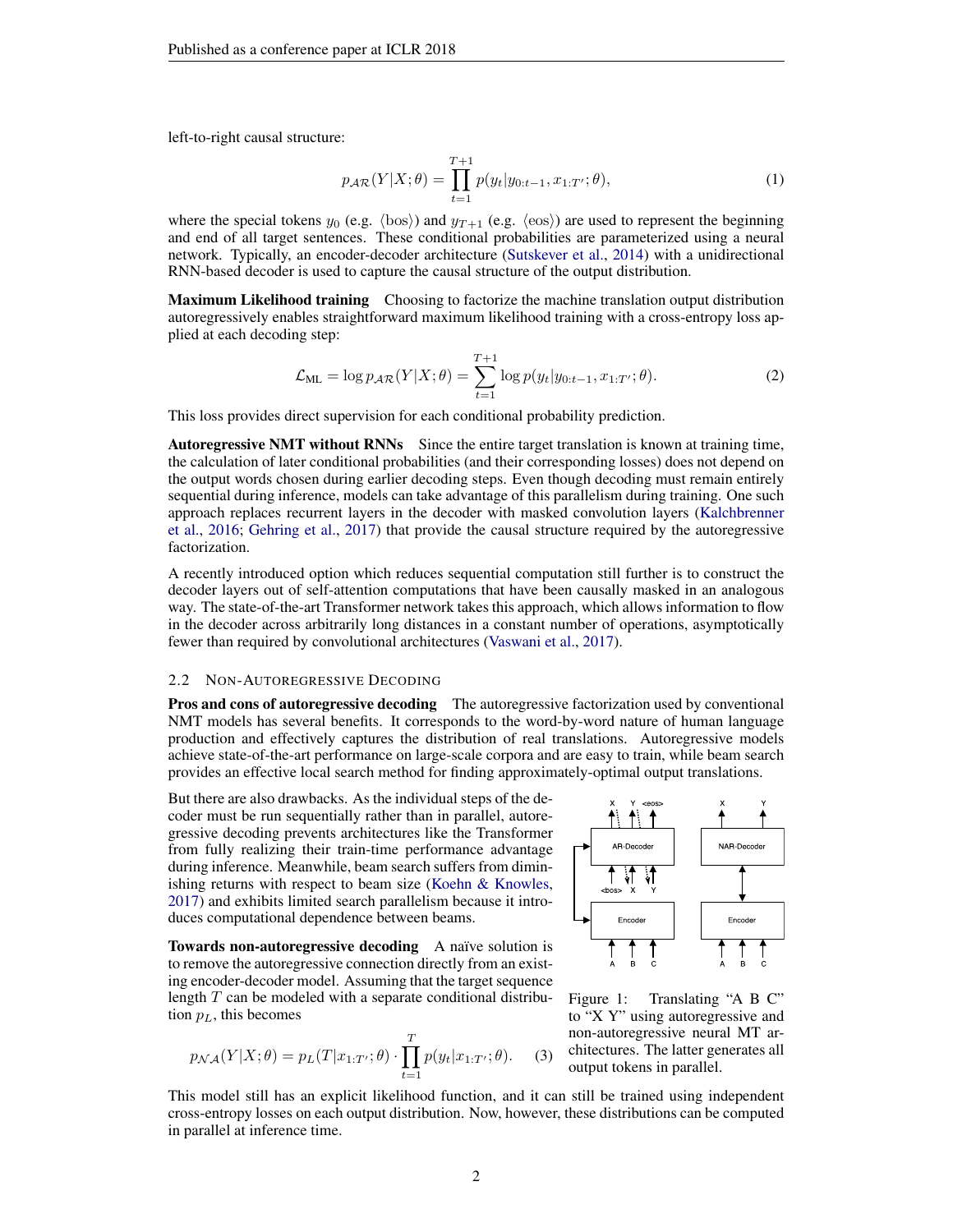

<span id="page-2-0"></span>Figure 2: The architecture of the NAT, where the black solid arrows represent differentiable connections and the purple dashed arrows are non-differentiable operations. Each sublayer inside the encoder and decoder stacks also includes layer normalization and a residual connection.

# 2.3 THE MULTIMODALITY PROBLEM

However, this naïve approach does not yield good results, because such a model exhibits complete *conditional independence*. Each token's distribution  $p(y_t)$  depends only on the source sentence X. This makes it a poor approximation to the true target distribution, which exhibits strong correlation across time. Intuitively, such a decoder is akin to a panel of human translators each asked to provide a single word of a translation independently of the words their colleagues choose.

In particular, consider an English source sentence like "Thank you." This can be accurately translated into German as any one of "Danke.", "Danke schön.", or "Vielen Dank.", all of which may occur in a given training corpus. This target distribution cannot be represented as a product of independent probability distributions for each of the first, second, and third words, because a conditionally independent distribution cannot allow "Danke schön." and "Vielen Dank." without also licensing "Danke Dank." and "Vielen schön."

The conditional independence assumption prevents a model from properly capturing the highly multimodal distribution of target translations. We call this the "multimodality problem" and introduce both a modified model and new training techniques to tackle this issue.

# 3 THE NON-AUTOREGRESSIVE TRANSFORMER (NAT)

We introduce a novel NMT model—the Non-Autoregressive Transformer (NAT)—that can produce an entire output translation in parallel. As shown in Fig. [2,](#page-2-0) the model is composed of the following four modules: an encoder stack, a decoder stack, a newly added fertility predictor (details in [3.3\)](#page-3-0), and a translation predictor for token decoding.

# 3.1 ENCODER STACK

Similar to the autoregressive Transformer, both the encoder and decoder stacks are composed entirely of feed-forward networks (MLPs) and multi-head attention modules. Since no RNNs are used, there is no inherent requirement for sequential execution, making non-autoregressive decoding possible. For our proposed NAT, the encoder stays unchanged from the original Transformer network.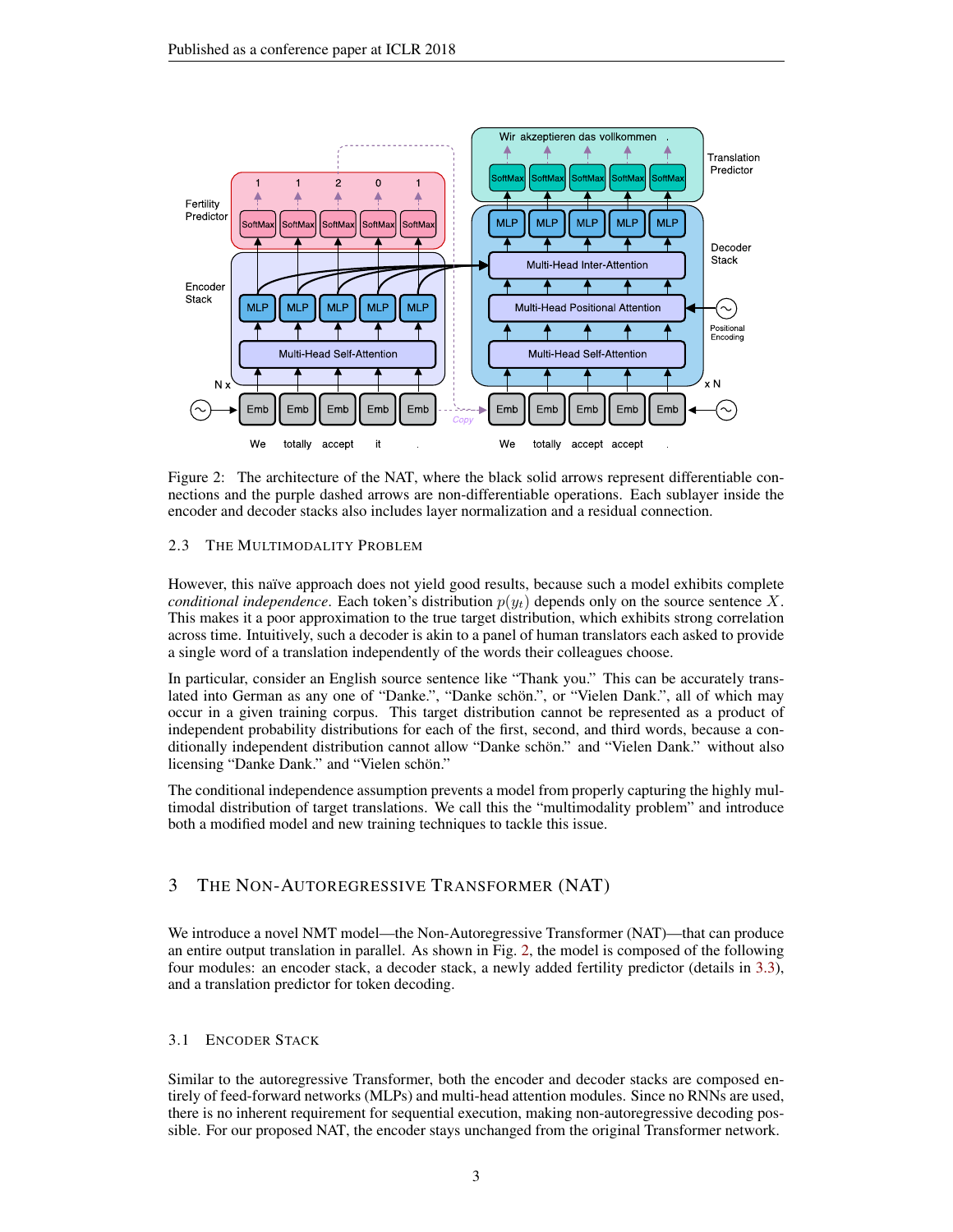### 3.2 DECODER STACK

In order to translate non-autoregressively and parallelize the decoding process, we modify the decoder stack as follows.

Decoder Inputs Before decoding starts, the NAT needs to know how long the target sentence will be in order to generate all words in parallel. More crucially, we cannot use time-shifted target outputs (during training) or previously predicted outputs (during inference) as the inputs to the first decoder layer. Omitting inputs to the first decoder layer entirely, or using only positional embeddings, resulted in very poor performance. Instead, we initialize the decoding process using copied source inputs from the encoder side. As the source and target sentences are often of different lengths, we propose two methods:

- Copy source inputs uniformly: Each decoder input t is a copy of the Round $(T't/T)$ -th encoder input. This is equivalent to "scanning" source inputs from left to right with a constant "speed," and results in a decoding process that is deterministic given a (predicted) target length.
- Copy source inputs using fertilities: A more powerful way, depicted in Fig. [2](#page-2-0) and discussed in more detail below, is to copy each encoder input as a decoder input zero or more times, with the number of times each input is copied referred to as that input word's "fertility." In this case the source inputs are scanned from left to right at a "speed" that varies inversely with the fertility of each input; the decoding process is now conditioned on the sequence of fertilities, while the resulting output length is determined by the sum of all fertility values.

Non-causal self-attention Without the constraint of an autoregressive factorization of the output distribution, we no longer need to prevent earlier decoding steps from accessing information from later steps. Thus we can avoid the causal mask used in the self-attention module of the conventional Transformer's decoder. Instead, we mask out each query position only from attending to itself, which we found to improve decoder performance relative to unmasked self-attention.

Positional attention We also include an additional positional attention module in each decoder layer, which is a multi-head attention module with the same general attention mechanism used in other parts of the Transformer network, i.e.

$$
Attention(Q, K, V) = softmax\left(\frac{QK^T}{\sqrt{d_{model}}}\right) \cdot V,
$$
\n(4)

where  $d_{\text{model}}$  is the model hidden size, but with the positional encoding<sup>[1](#page-3-1)</sup> as both query and key and the decoder states as the value. This incorporates positional information directly into the attention process and provides a stronger positional signal than the embedding layer alone. We also hypothesize that this additional information improves the decoder's ability to perform local reordering.

#### <span id="page-3-0"></span>3.3 MODELING FERTILITY TO TACKLE THE MULTIMODALITY PROBLEM

The multimodality problem can be attacked by introducing a latent variable  $z$  to directly model the nondeterminism in the translation process: we first sample  $z$  from a prior distribution and then condition on z to non-autoregressively generate a translation.

One way to interpret this latent variable is as a sentence-level "plan" akin to those discussed in the language production literature [\(Martin et al.,](#page-10-5) [2010\)](#page-10-5). There are several desirable properties for this latent variable:

- It should be simple to infer a value for the latent variable given a particular input-output pair, as this is needed to train the model end-to-end.
- Adding  $z$  to the conditioning context should account as much as possible for the correlations across time between different outputs, so that the remaining marginal probabilities at each output location are as close as possible to satisfying conditional independence.
- It should not account for the variation in output translations so directly that  $p(y|x, z)$  becomes trivial to learn, since that is the function our decoder neural network will approximate.

<span id="page-3-1"></span><sup>&</sup>lt;sup>1</sup>The positional encoding p is computed as  $p(j, k) = \sin(j/10000^{k/d})$  (for even k) or cos  $(j/10000^{k/d})$ (for odd  $k$ ), where  $j$  is the timestep index and  $k$  is the channel index.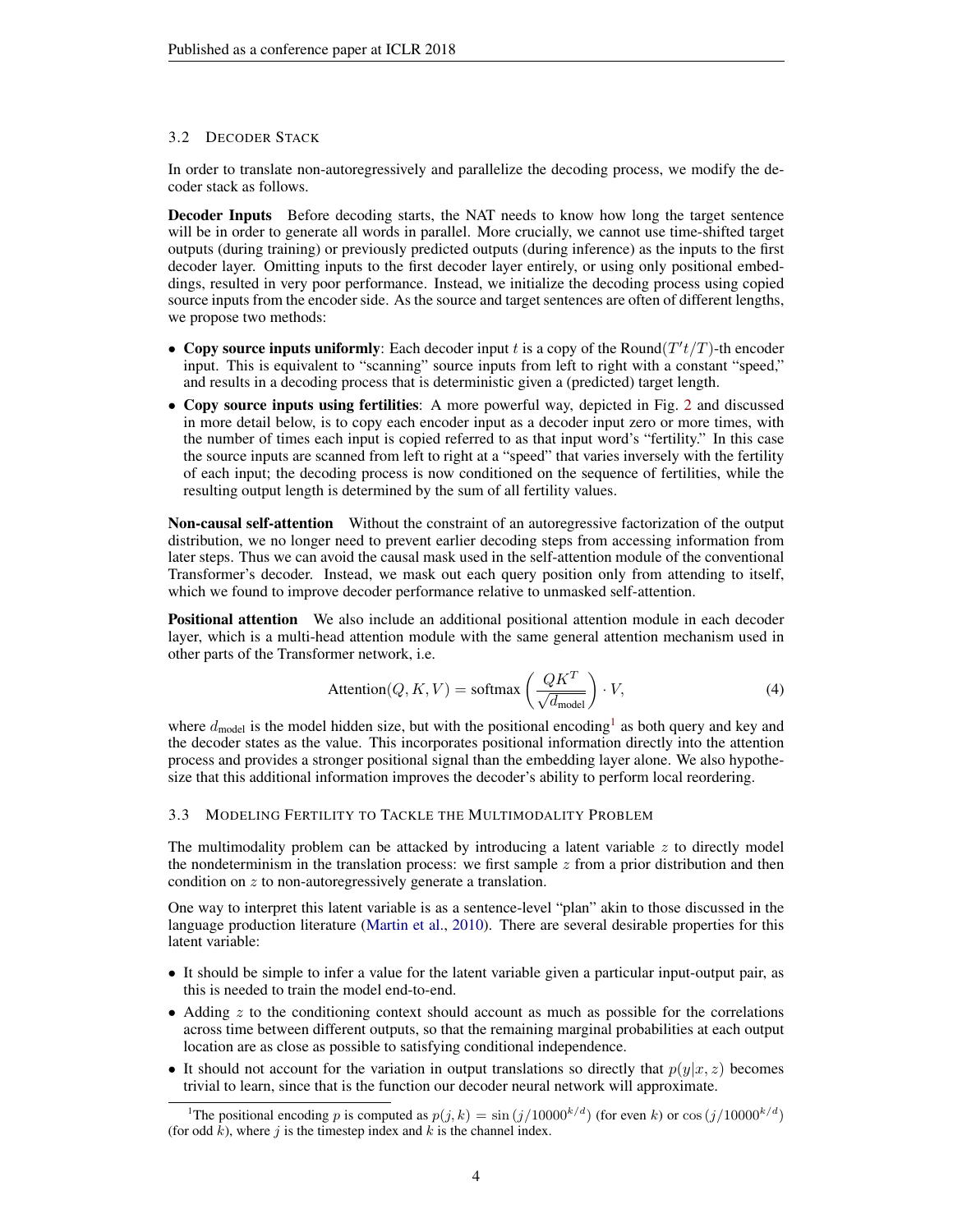The factorization by length introduced in Eq. [3](#page-1-0) provides a very weak example of a latent variable model, satisfying the first and third property but not the first. We propose the use of *fertilities* instead. These are integers for each word in the source sentence that correspond to the number of words in the target sentence that can be aligned to that source word using a hard alignment algorithm like IBM Model 2 [\(Brown et al.,](#page-9-4) [1993\)](#page-9-4).

One of the most important properties of the proposed NAT is that it naturally introduces an informative latent variable when we choose to copy the encoder inputs based on predicted fertilities. More precisely, given a source sentence  $X$ , the conditional probability of a target translation  $Y$  is:

<span id="page-4-0"></span>
$$
p_{\mathcal{NA}}(Y|X;\theta) = \sum_{f_1,\dots,f_{T'} \in \mathcal{F}} \left( \prod_{t'=1}^{T'} p_F(f_{t'}|x_{1:T'};\theta) \cdot \prod_{t=1}^T p(y_t|x_1\{f_1\},\dots,x_{T'}\{f_{T'}\};\theta) \right) \tag{5}
$$

where  $\mathcal{F} = \{f_1, ..., f_{T'} | \sum_{t'=1}^{T'}$  $T'_{t'=1}$   $f_{t'} = T$ ,  $f_{t'} \in \mathbb{Z}^*$  is the set of all fertility sequences—one fertility value per source word—that sum to the length of Y and  $x{f}$  denotes the token x repeated f times.

**Fertility prediction** As shown in Fig. [2,](#page-2-0) we model the fertility  $p_F(f_{t'}|x_{1:T'})$  at each position independently using a one-layer neural network with a softmax classifier  $(L = 50$  in our experiments) on top of the output of the last encoder layer. This models the way that fertility values are a property of each input word but depend on information and context from the entire sentence.

Benefits of fertility Fertilities possess all three of the properties listed earlier as desired of a latent variable for non-autoregressive machine translation:

- An external aligner provides a simple and fast approximate inference model that effectively reduces the unsupervised training problem to two supervised ones.
- Using fertilities as a latent variable makes significant progress towards solving the multimodality problem by providing a natural factorization of the output space. Given a source sentence, restricting the output distribution to those target sentences consistent with a particular fertility sequence dramatically reduces the mode space. Furthermore, the global choice of mode is factored into a set of local mode choices: namely, how to translate each input word. These local mode choices can be effectively supervised because the fertilities provide a fixed "scaffold."
- Including both fertilities and reordering in the latent variable would provide complete alignment statistics. This would make the decoding function trivially easy to approximate given the latent variable and force all of the modeling complexity into the encoder. Using fertilities alone allows the decoder to take some of this burden off of the encoder.

Our use of fertilities as a latent variable also means that there is no need to have a separate means of explicitly modeling the length of the translation, which is simply the sum of fertilities. And fertilities provide a powerful way to condition the decoding process, allowing the model to generate diverse translations by sampling over the fertility space.

#### 3.4 TRANSLATION PREDICTOR AND THE DECODING PROCESS

At inference time, the model can identify the translation with the highest conditional probability (see Eq. [5\)](#page-4-0) by marginalizing over all possible latent fertility sequences. Given a fertility sequence, however, identifying the optimal translation only requires independently maximizing the local probability for each output position. We define  $Y = G(x_{1:T}, f_{1:T}; \theta)$  to represent the optimal translation given a source sentence and a sequence of fertility values.

But searching and marginalizing over the whole fertility space is still intractable. We propose three heuristic decoding algorithms to reduce the search space of the NAT model:

Argmax decoding Since the fertility sequence is also modeled with a conditionally independent factorization, we can simply estimate the best translation by choosing the highest-probability fertility for each input word:

$$
\hat{Y}_{\text{argmax}} = G(x_{1:T'}, \hat{f}_{1:T'}; \theta), \text{where } \hat{f}_{t'} = \underset{f}{\text{argmax}} p_F(f_{t'} | x_{1:T'}; \theta) \tag{6}
$$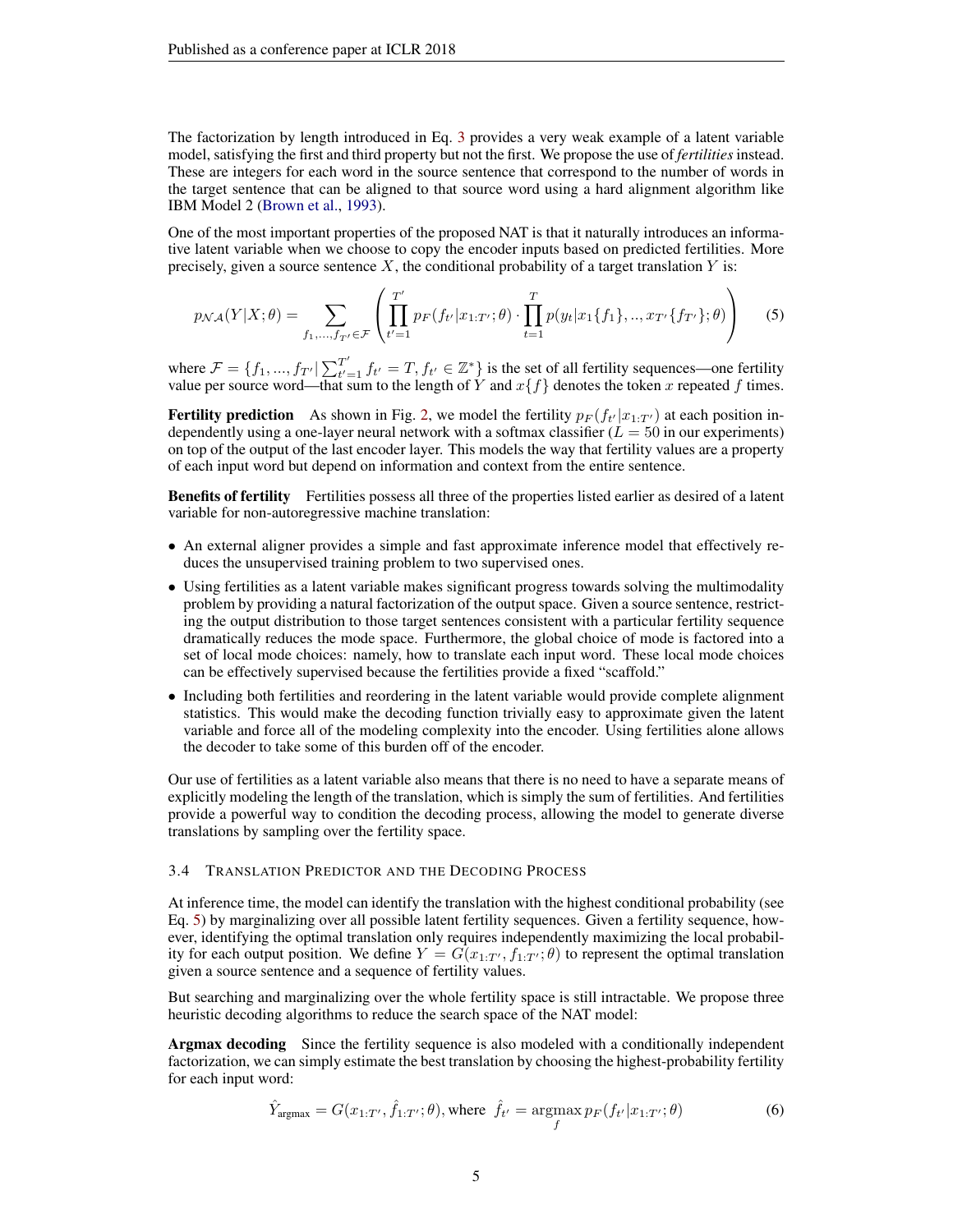Average decoding We can also estimate each fertility as the expectation of its corresponding softmax distribution:

<span id="page-5-1"></span>
$$
\hat{Y}_{\text{average}} = G(x_{1:T'}, \hat{f}_{1:T'}; \theta), \text{where } \hat{f}_{t'} = \text{Round}\left(\sum_{f_{t'}=1}^{L} p_F(f_{t'} | x_{1:T'}; \theta) f_{t'}\right) \tag{7}
$$

**Noisy parallel decoding (NPD)** A more accurate approximation of the true optimum of the target distribution, inspired by [Cho](#page-9-5) [\(2016\)](#page-9-5), is to draw samples from the fertility space and compute the best translation for each fertility sequence. We can then use the autoregressive teacher to identify the best overall translation:

$$
\hat{Y}_{\text{NPD}} = G(x_{1:T'}, \underset{f_{t'} \sim p_F}{\text{argmax}} p_{\mathcal{AR}}(G(x_{1:T'}, f_{1:T'}; \theta)|X; \theta); \theta)
$$
\n(8)

Note that, when using an autoregressive model as a scoring function for a set of decoded translations, it can run as fast as it does at train time because it can be provided with all decoder inputs in parallel.

NPD is a stochastic search method, and it also increases the computational resources required linearly by the sample size. However, because all the search samples can be computed and scored entirely independently, the process only doubles the latency compared to computing a single translation if sufficient parallelism is available.

# 4 TRAINING

The proposed NAT contains a discrete sequential latent variable  $f_{1:T}$ , whose conditional posterior distribution  $p(f_{1:T'} | x_{1:T}, y_{1:T}; \theta)$  we can approximate using a proposal distribution  $q(f_{1:T'}|x_{1:T'}, y_{1:T})$ . This provides a variational bound for the overall maximum likelihood loss:

<span id="page-5-0"></span>
$$
\mathcal{L}_{ML} = \log p_{\mathcal{NA}}(Y|X;\theta) = \log \sum_{f_{1:T'} \in \mathcal{F}} p_F(f_{1:T'}|x_{1:T'};\theta) \cdot p(y_{1:T}|x_{1:T'}, f_{1:T'};\theta)
$$
\n
$$
\geq \mathop{\mathbb{E}}_{f_{1:T'} \sim q} \left( \frac{T}{\sum_{t=1}^T \log p(y_t|x_1\{f_1\}, ..., x_{T'}\{f_{T'}\};\theta) + \sum_{t'=1}^{T'} \log p_F(f_{t'}|x_{1:T'};\theta)} + \mathcal{H}(q) \right)
$$
\n(9)

We choose a proposal distribution q defined by a separate, fixed fertility model. Possible options include the output of an external aligner, which produces a deterministic sequence of integer fertilities for each (source, target) pair in a training corpus, or fertilities computed from the attention weights used in our fixed autoregressive teacher model. This simplifies the inference process considerably, as the expectation over  $q$  is deterministic.

The resulting loss function, consisting of the two bracketed terms in Eq. [9,](#page-5-0) allows us to train the entire model in a supervised fashion, using the inferred fertilities to simultaneously train the translation model p and supervise the fertility neural network model  $p_F$ .

#### 4.1 SEQUENCE-LEVEL KNOWLEDGE DISTILLATION

While the latent fertility model substantially improves the ability of the non-autoregressive output distribution to approximate the multimodal target distribution, it does not completely solve the problem of nondeterminism in the training data. In many cases, there are multiple correct translations consistent with a single sequence of fertilities—for instance, both "Danke schön." and "Vielen dank." are consistent with the English input "Thank you." and the fertility sequence  $[2, 0, 1]$ , because "you" is not directly translated in either German sentence.

Thus we additionally apply sequence-level knowledge distillation [\(Kim & Rush,](#page-9-6) [2016\)](#page-9-6) to construct a new corpus by training an autoregressive machine translation model, known as the teacher, on an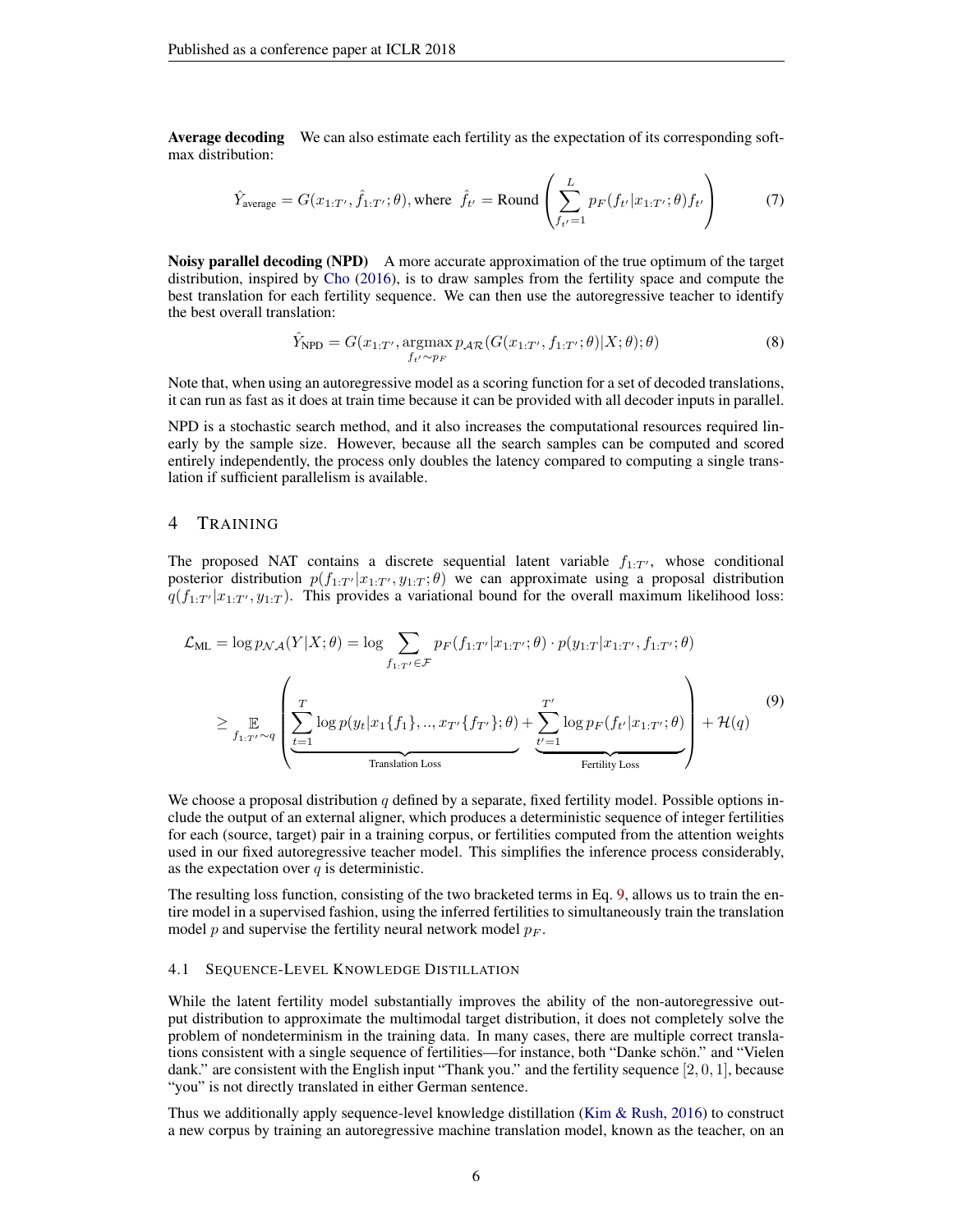existing training corpus, then using that model's greedy outputs as the targets for training the nonautoregressive student. The resulting targets are less noisy and more deterministic, as the trained model will consistently translate a sentence like "Thank you." into the same German translation every time; on the other hand, they are also lower in quality than the original dataset.

### 4.2 FINE-TUNING

Our supervised fertility model enables a decomposition of the overall maximum likelihood loss into translation and fertility terms, but it has some drawbacks compared to variational training. In particular, it heavily relies on the deterministic, approximate inference model provided by the external alignment system, while it would be desirable to train the entire model, including the fertility predictor, end to end.

Thus we propose a fine-tuning step after training the NAT to convergence. We introduce an additional loss term consisting of the reverse K-L divergence with the teacher output distribution, a form of word-level knowledge distillation:

$$
\mathcal{L}_{\text{RKL}}\left(f_{1:T'};\theta\right) = \sum_{t=1}^{T} \sum_{y_t} \left[ \log p_{\mathcal{AR}}\left(y_t|\hat{y}_{1:t-1}, x_{1:T'}\right) \cdot p_{\mathcal{NA}}\left(y_t|x_{1:T'}, f_{1:T'}; \theta\right) \right],\tag{10}
$$

where  $\hat{y}_{1:T} = G(x_{1:T'}, f_{1:T'}; \theta)$ . Such a loss is more favorable towards highly peaked student output distributions than a standard cross-entropy error would be.

Then we train the whole model jointly with a weighted sum of the original distillation loss and two such terms, one an expectation over the predicted fertility distribution, normalized with a baseline, and the other based on the external fertility inference model:

$$
\mathcal{L}_{FT} = \lambda \left( \underbrace{\mathbb{E}_{f_{1:T'} \sim p_F} \left( \mathcal{L}_{RKL} \left( f_{1:T'} \right) - \mathcal{L}_{RKL} \left( \bar{f}_{1:T'} \right) \right)}_{\mathcal{L}_{RL}} + \underbrace{\mathbb{E}_{f_{1:T'} \sim q} \left( \mathcal{L}_{RKL} \left( f_{1:T'} \right) \right)}_{\mathcal{L}_{BP}} \right) + (1 - \lambda) \mathcal{L}_{KD} \tag{11}
$$

where  $f_{1:T'}$  is the average fertility computed by Eq. [7.](#page-5-1) The gradient with respect to the nondifferentiable  $\mathcal{L}_{RL}$  term can be estimated with REINFORCE [\(Williams,](#page-10-6) [1992\)](#page-10-6), while the  $\mathcal{L}_{BP}$  term can be trained using ordinary backpropagation.

# 5 EXPERIMENTS

#### 5.1 EXPERIMENTAL SETTINGS

Dataset We evaluate the proposed NAT on three widely used public machine translation corpora: IWSLT16 En–De<sup>[2](#page-6-0)</sup>, WMT14 En–De,<sup>[3](#page-6-1)</sup> and WMT16 En–Ro<sup>[4](#page-6-2)</sup>. We use IWSLT—which is smaller than the other two datasets—as the development dataset for ablation experiments, and additionally train and test our primary models on both directions of both WMT datasets. All the data are tokenized and segmented into subword symbols using byte-pair encoding (BPE) [\(Sennrich et al.,](#page-10-7) [2015\)](#page-10-7) to restrict the size of the vocabulary. For both WMT datasets, we use shared BPE vocabulary and additionally share encoder and decoder word embeddings; for IWSLT, we use separate English and German vocabulary and embeddings.

**Teacher** Sequence-level knowledge distillation is applied to alleviate multimodality in the training dataset, using autoregressive models as the teachers. The same teacher model used for distillation is also used as a scoring function for fine-tuning and noisy parallel decoding.

To enable a fair comparison, and benefit from its high translation quality, we implemented the autoregressive teachers using the state-of-the-art Transformer architecture. In addition, we use the same sizes and hyperparameters for each student and its respective teacher, with the exception of the newly added positional self-attention and fertility prediction modules.

<span id="page-6-0"></span><sup>&</sup>lt;sup>2</sup>https://wit3.fbk.eu/

<span id="page-6-1"></span><sup>3</sup> http://www.statmt.org/wmt14/translation-task

<span id="page-6-2"></span><sup>4</sup> http://www.statmt.org/wmt16/translation-task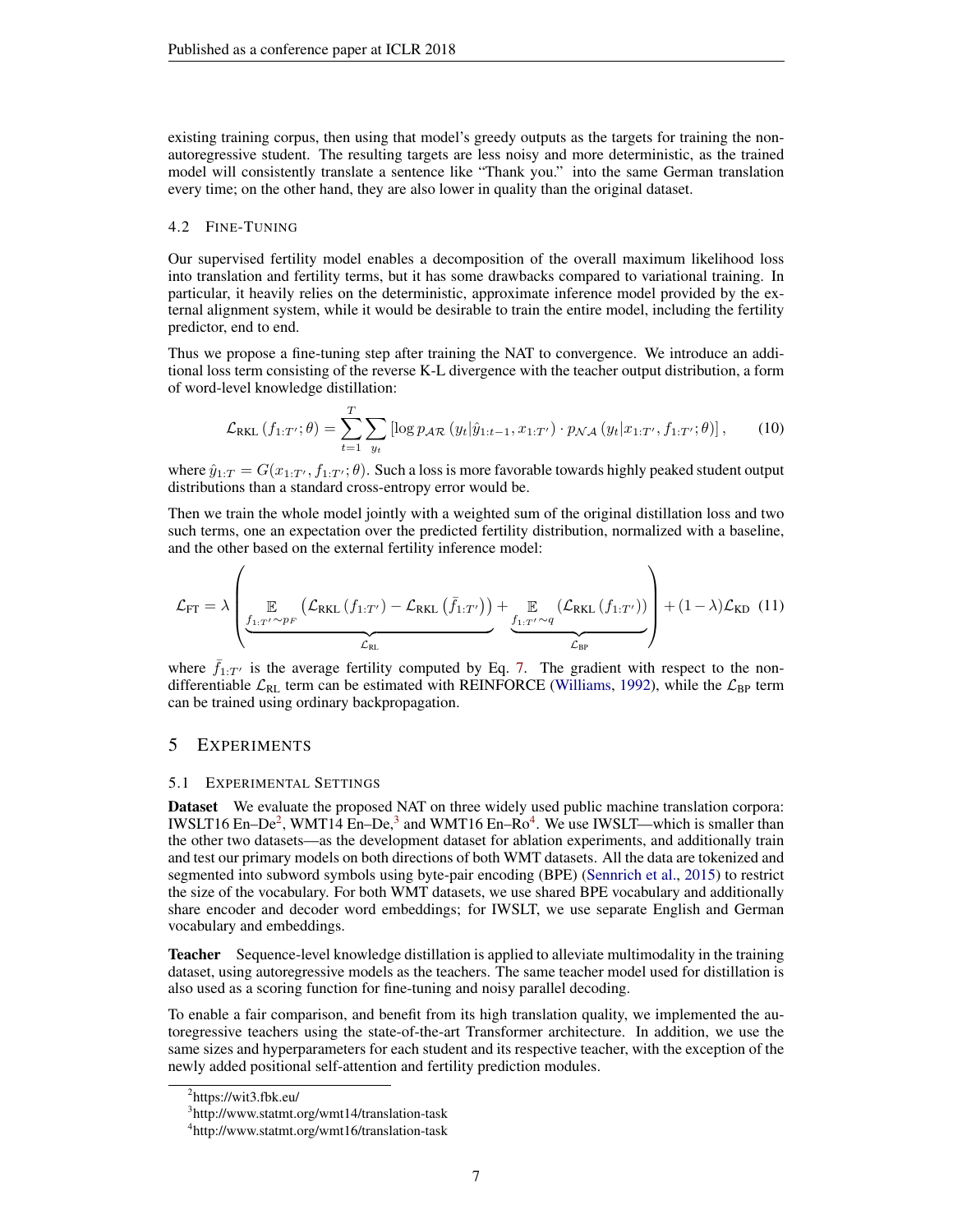| Models                                               | WMT14               |                     | WMT16               |                     | IWSLT16             |                      |                              |
|------------------------------------------------------|---------------------|---------------------|---------------------|---------------------|---------------------|----------------------|------------------------------|
|                                                      | $En \rightarrow De$ | $De \rightarrow En$ | $En \rightarrow Ro$ | $Ro \rightarrow En$ | $En \rightarrow De$ | Latency / Speedup    |                              |
| <b>NAT</b>                                           | 17.35               | 20.62               | 26.22               | 27.83               | 25.20               | $39 \text{ ms}$      | $15.6\times$                 |
| $NAT (+FT)$                                          | 17.69               | 21.47               | 27.29               | 29.06               | 26.52               | $39 \text{ ms}$      | $15.6\times$                 |
| NAT $(+FT + NPD s = 10)$                             | 18.66               | 22.41               | 29.02               | 30.76               | 27.44               | 79 ms                | $7.68\times$                 |
| NAT $(+FT + NPD s = 100)$                            | 19.17               | 23.20               | 29.79               | 31.44               | 28.16               | $257 \text{ ms}$     | $2.36\times$                 |
| Autoregressive $(b = 1)$<br>Autoregressive $(b = 4)$ | 22.71<br>23.45      | 26.39<br>27.02      | 31.35<br>31.91      | 31.03<br>31.76      | 28.89<br>29.70      | $408$ ms<br>$607$ ms | $1.49\times$<br>$1.00\times$ |

Table 1: BLEU scores on official test sets (newstest2014 for WMT En-De and newstest2016 for WMT En-Ro) or the development set for IWSLT. NAT models without NPD use argmax decoding. Latency is computed as the time to decode a single sentence without minibatching, averaged over the whole test set; decoding is implemented in PyTorch on a single NVIDIA Tesla P100.

Preparation for knowledge distillation We first train all teacher models using maximum likelihood, then freeze their parameters. To avoid the redundancy of running fixed teacher models repeatedly on the same data, we decode the entire training set once using each teacher to create a new training dataset for its respective student.

Encoder initialization We find it helpful to initialize the weights in the NAT student's encoder with the encoder weights from its teacher, as the autoregressive and non-autoregressive models share the same encoder input and architecture.

Fertility supervision during training As described above, we supervise the fertility predictions at train time by using a fixed aligner as a fertility inference function. We use the  $\texttt{fast}$ -align<sup>[5](#page-7-0)</sup> implementation of IBM Model 2 for this purpose, with default parameters [\(Dyer et al.,](#page-9-7) [2013\)](#page-9-7).



Figure 3: BLEU scores on IWSLT development set as a function of sample size for noisy parallel decoding. NPD matches the performance of the other two decoding strategies after two samples, and exceeds the performance of the autoregressive teacher with around 1000.

Hyperparameters For experiments on WMT datasets, we use the hyperparameter settings of the base Transformer model described in [Vaswani et al.](#page-10-2) [\(2017\)](#page-10-2), though without label smoothing. As IWSLT is a smaller corpus, and to reduce training time, we use a set of smaller hyperparameters  $(d_{\text{model}} = 287, d_{\text{hidden}} = 507, n_{\text{layer}} = 5, n_{\text{head}} = 2, \text{ and } t_{\text{warmup}} = 746)$  for all experiments on that dataset. For fine-tuning we use  $\lambda = 0.25$ .

Evaluation metrics We evaluate using tokenized and cased BLEU scores [\(Papineni et al.,](#page-10-8) [2002\)](#page-10-8).

**Implementation** We have open-sourced our PyTorch implementation of the NAT<sup>[6](#page-7-1)</sup>.

#### 5.2 RESULTS

Across the three datasets we used, the NAT performs between 2-5 BLEU points worse than its autoregressive teacher, with part or all of this gap addressed by the use of noisy parallel decoding. In the case of WMT16 English–Romanian, NPD improves the performance of our non-autoregressive model to within 0.2 BLEU points of the previous overall state of the art [\(Gehring et al.,](#page-9-2) [2017\)](#page-9-2).

Comparing latencies on the development model shows a speedup of more than a factor of 10 over greedy autoregressive decoding, or a factor of 15 over beam search. Latencies for decoding with NPD, regardless of sample size, could be reduced to about 80ms by parallelizing across multiple GPUs because each sample can be generated, then scored, independently from the others.

<span id="page-7-0"></span><sup>&</sup>lt;sup>5</sup>https://github.com/clab/fast\_align

<span id="page-7-1"></span><sup>6</sup> https://github.com/salesforce/nonauto-nmt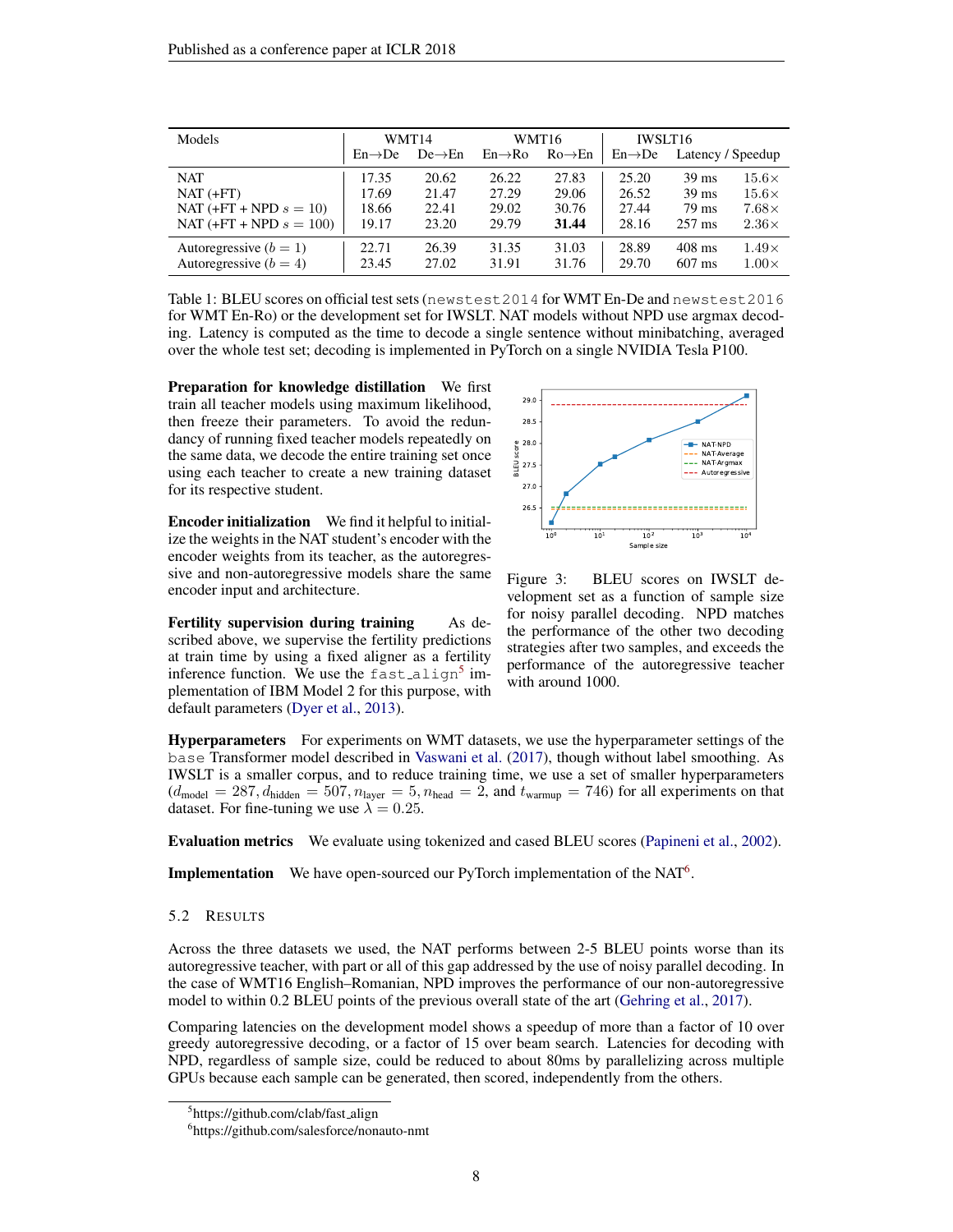# 5.3 ABLATION STUDY

We also conduct an extensive ablation study with the proposed NAT on the IWSLT dataset. First, we note that the model fails to train when provided with only positional embeddings as input to the decoder. Second, we see that training on the distillation corpus rather than the ground truth provides a fairly consistent improvement of around 5 BLEU points. Third, switching from uniform copying of source inputs to fertility-based copying improves performance by four BLEU points when using ground-truth training or two when using distillation.

| $b=1$ | Distillation<br>$b=4$ | Decoder Inputs<br>+uniform | +fertility | $+PosAtt$ | + $\mathcal{L}_{\mathrm{KD}}$ | Fine-tuning<br>$+\mathcal{L}_{\rm BP}$ | + $\mathcal{L}_{\rm RL}$ | <b>BLEU</b>                                     | BLEU (T)                               |
|-------|-----------------------|----------------------------|------------|-----------|-------------------------------|----------------------------------------|--------------------------|-------------------------------------------------|----------------------------------------|
|       |                       |                            |            |           |                               |                                        |                          | $\approx 2$<br>16.51<br>18.87                   |                                        |
|       |                       |                            |            |           |                               |                                        |                          | 20.72<br>21.12<br>24.02<br>25.20                | 43.91<br>45.41                         |
|       |                       |                            |            |           |                               |                                        |                          | 22.44<br>$\times$<br>$\times$<br>25.76<br>26.52 | $\times$<br>$\times$<br>46.11<br>47.38 |

Table 2: Ablation performance on the IWSLT development set. BLEU (T) refers to the BLEU score on a version of the development set that has been translated by the teacher model. An  $\times$  indicates that fine-tuning caused that model to get worse. When uniform copying is used as the decoder inputs, the ground-truth target lengths are provided. All models use argmax decoding.

Fine-tuning does not converge with reinforcement learning alone, or with the  $\mathcal{L}_{BP}$  term alone, but use of all three fine-tuning terms together leads to an improvement of around 1.5 BLEU points. Training the student model from a distillation corpus produced using beam search is similar to training from the greedily-distilled corpus.

| Source:  | politicians try to pick words and use words to shape reality and control reality, but in fact, reality changes words<br>far more than words can ever change reality.                                                 |
|----------|----------------------------------------------------------------------------------------------------------------------------------------------------------------------------------------------------------------------|
| Target:  | Politiker versuchen Worte zu benutzen, um die Realität zu formen und die Realität zu kontrollieren, aber<br>tatsächlich verändert die Realität Worte viel mehr, als Worte die Realität jemals verändern könnten.     |
| AR:      | Politiker versuchen Wörter zu wählen und Wörter zur Realität zu gestalten und Realität zu steuern, aber in<br>Wirklichkeit verändert sich die Realität viel mehr als Worte, die die Realität verändern können.       |
| NAT:     | Politiker versuchen, Wörter wählen und zu verwenden, um Realität zu formen und Realität zu formen, aber<br>tatsächlich ändert Realität Realität viel mehr als Worte die Realität Realität verändern.                 |
| NAT+NPD: | Politiker versuchen, Wörter wählen und zu verwenden, um Realität Realität formen und die Realität zu formen,<br>aber tatsächlich ändert die Realität Worte viel mehr als Worte jemals die Realität verändern können. |
| Source:  | I see wheelchairs bought and sold like used cars.                                                                                                                                                                    |
| Target:  | ich erlebe, dass Rollstühle gekauft und verkauft werden wie Gebrauchtwagen                                                                                                                                           |
| AR:      | ich sehe Rollstühlen, die wie Autos verkauft und verkauft werden.                                                                                                                                                    |
| NAT:     | ich sehe, dass Stühle Stühle und verkauft wie Autos verkauft.                                                                                                                                                        |
| NAT+NPD: | ich sehe Rollühle kauften und verkaufte wie Autos.                                                                                                                                                                   |

<span id="page-8-0"></span>Figure 4: Two examples comparing translations produced by an autoregressive (AR) and nonautoregressive Transformer as well as the result of noisy parallel decoding with sample size 100. Repeated words are highlighted in gray.

We include two examples of translations from the IWSLT development set in Fig. [4.](#page-8-0) Instances of repeated words or phrases, highlighted in gray, are most prevalent in the non-autoregressive output for the relatively complex first example sentence. Two pairs of repeated words in the first example, as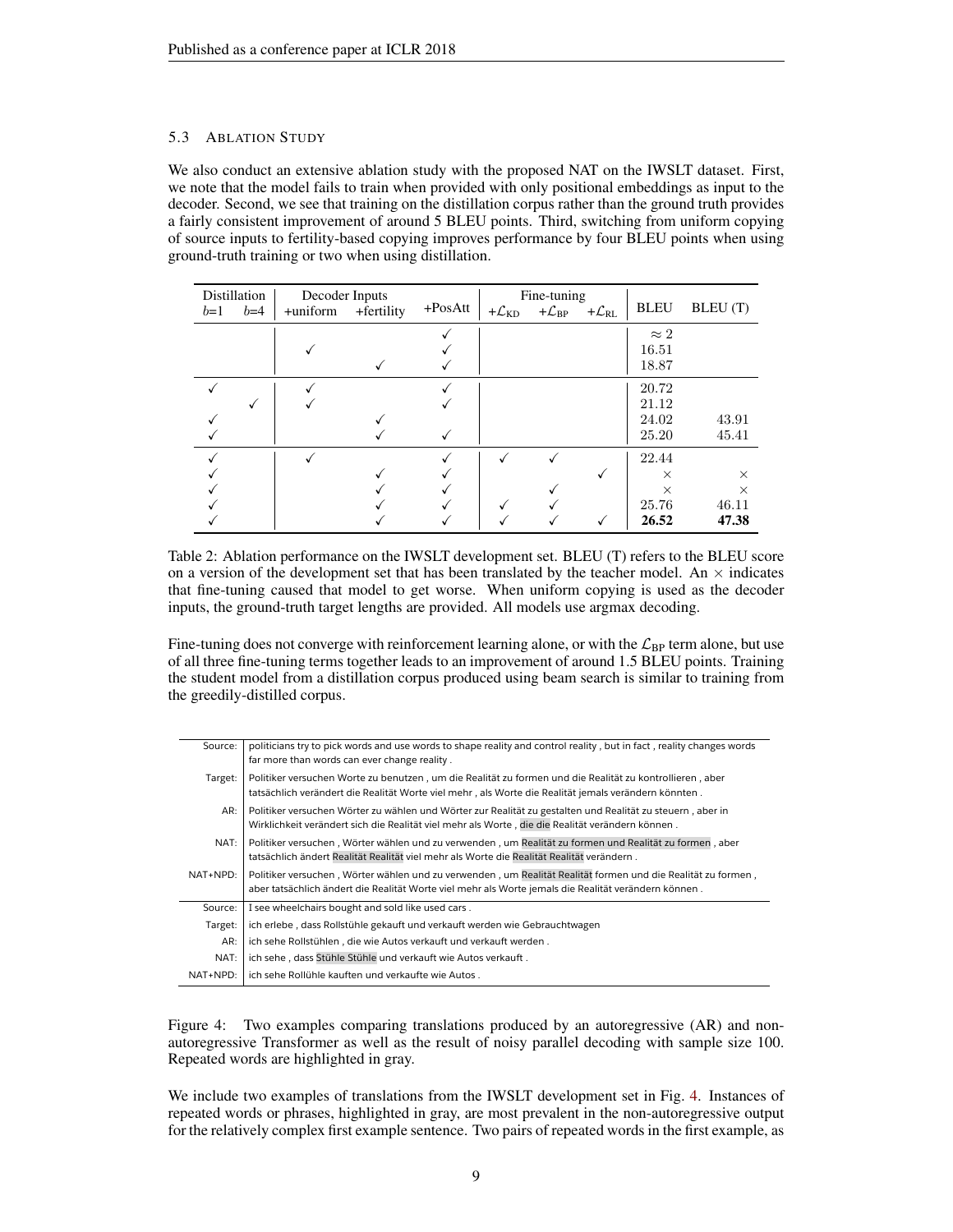| se lucreaza la solutii de genul acesta             |                                                |
|----------------------------------------------------|------------------------------------------------|
| se la solutii de genul acesta                      | solutions on this kind are done.               |
| se lucreaza la solutii de acesta                   | work done on solutions like this.              |
| se lucreaza solutii de genul acesta                | solutions on this kind is done.                |
| se se lucreaza la solutii de acesta                | work is done on solutions like this.           |
| se lucreaza lucreaza la solutii de acesta          | work is done on solutions like this.           |
| se se lucreaza lucreaza la solutii de acesta       | work is being done on solutions like this.     |
| se se lucreaza lucreaza la solutii de de acesta    | work is being done on solutions such as this.  |
| se se lucreaza lucreaza la solutii de genul acesta | work is being done on solutions such this kind |
|                                                    |                                                |

<span id="page-9-8"></span>Figure 5: A Romanian–English example translated with noisy parallel decoding. At left are eight sampled fertility sequences from the encoder, represented with their corresponding decoder input sequences. Each of these values for the latent variable leads to a different possible output translation, shown at right. The autoregressive Transformer then picks the best translation, shown in red, a process which is much faster than directly using it to generate output.

well as a pair in the second, are not present in the versions with noisy parallel decoding, suggesting that NPD scoring using the teacher model can filter out such mistakes. The translations produced by the NAT with NPD, while of a similar quality to those produced by the autoregressive model, are also noticeably more literal.

We also show an example of the noisy parallel decoding process in Fig. [5,](#page-9-8) demonstrating the diversity of translations that can be found by sampling from the fertility space.

# 6 CONCLUSION

We introduce a latent variable model for non-autoregressive machine translation that enables a decoder based on [Vaswani et al.](#page-10-2) [\(2017\)](#page-10-2) to take full advantage of its exceptional degree of internal parallelism even at inference time. As a result, we measure translation latencies of one-tenth that of an equal-sized autoregressive model, while maintaining competitive BLEU scores.

# **REFERENCES**

- <span id="page-9-0"></span>Dzmitry Bahdanau, Kyunghyun Cho, and Yoshua Bengio. Neural machine translation by jointly learning to align and translate. In *ICLR*, 2015.
- <span id="page-9-4"></span>Peter Brown, Vincent della Pietra, Stephen della Pietra, and Robert Mercer. The mathematics of statistical machine translation: Parameter estimation. *Computational Linguistics*, 19(2):263–311, 1993.
- <span id="page-9-5"></span>Kyunghyun Cho. Noisy parallel approximate decoding for conditional recurrent language model. *arXiv preprint arXiv:1605.03835*, 2016.
- <span id="page-9-7"></span>Chris Dyer, Victor Chahuneau, and Noah Smith. A simple, fast, and effective reparameterization of IBM Model 2. In *NAACL*, 2013.
- <span id="page-9-2"></span>Jonas Gehring, Michael Auli, David Grangier, Denis Yarats, and Yann Dauphin. Convolutional sequence to sequence learning. *arXiv preprint arXiv:1705.03122*, 2017.
- <span id="page-9-3"></span>Łukasz Kaiser, Aidan Gomez, and François Chollet. Depthwise separable convolutions for neural machine translation. *arXiv preprint arXiv:1706.03059*, 2017.
- <span id="page-9-1"></span>Nal Kalchbrenner, Lasse Espeholt, Karen Simonyan, Aaron van den Oord, Alex Graves, and Koray Kavukçuoğlu. Neural machine translation in linear time. *arXiv preprint arXiv:1610.10099*, 2016.

<span id="page-9-6"></span>Yoon Kim and Alexander Rush. Sequence-level knowledge distillation. In *EMNLP*, 2016.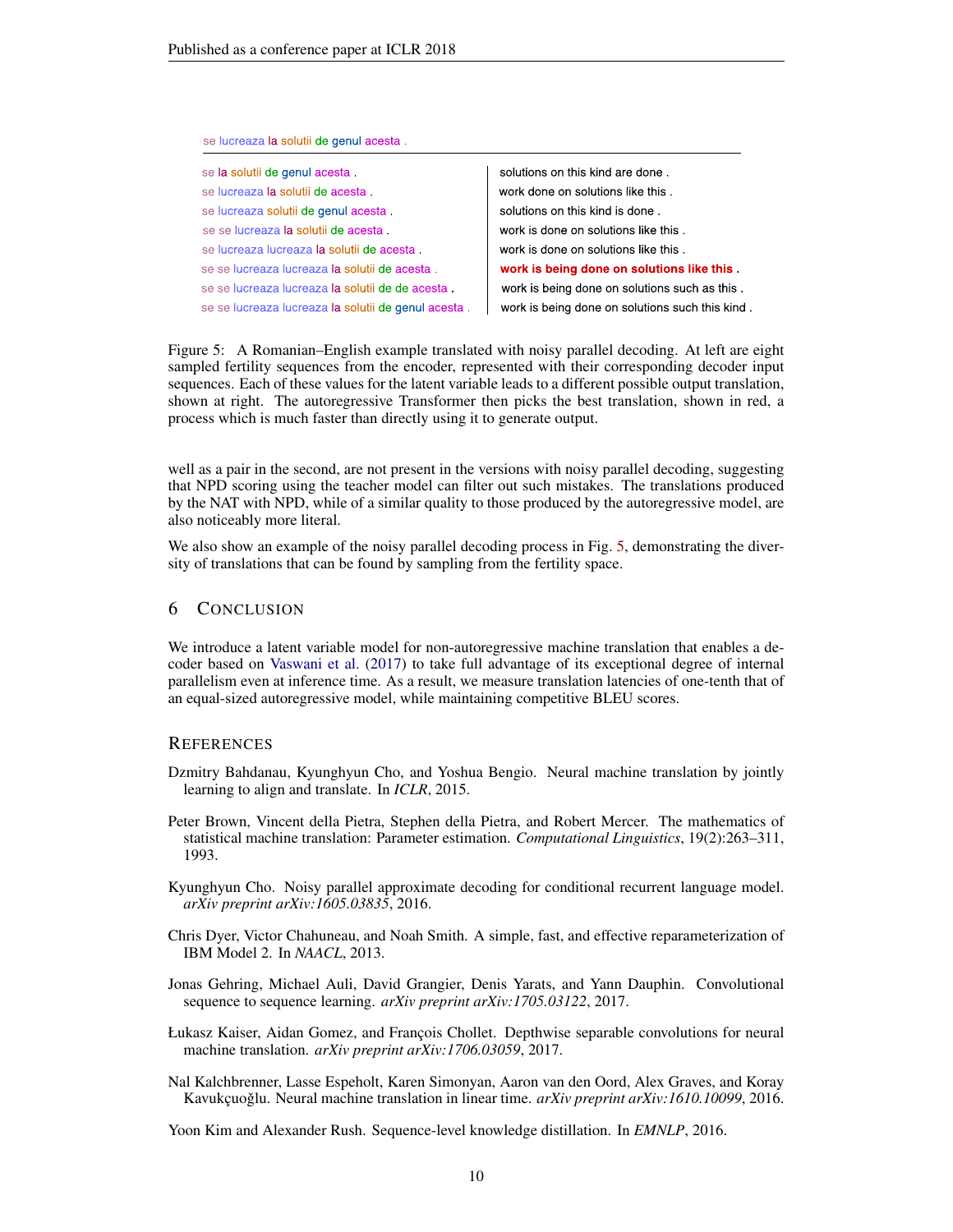- <span id="page-10-4"></span>Philipp Koehn and Rebecca Knowles. Six challenges for neural machine translation. *arXiv preprint arXiv:1706.03872*, 2017.
- <span id="page-10-0"></span>Minh-Thang Luong, Hieu Pham, and Christopher D Manning. Effective approaches to attentionbased neural machine translation. In *EMNLP*, 2015.
- <span id="page-10-5"></span>Randi Martin, Jason Crowther, Meredith Knight, Franklin Tamborello, and Chin-Lung Yang. Planning in sentence production: Evidence for the phrase as a default planning scope. *Cognition*, 116 (2):177–192, 2010.
- <span id="page-10-8"></span>Kishore Papineni, Salim Roukos, Todd Ward, and Wei-Jing Zhu. BLEU: A method for automatic evaluation of machine translation. In *ACL*, pp. 311–318, 2002.
- <span id="page-10-7"></span>Rico Sennrich, Barry Haddow, and Alexandra Birch. Neural machine translation of rare words with subword units. *arXiv preprint arXiv:1508.07909*, 2015.
- <span id="page-10-3"></span>Ilya Sutskever, Oriol Vinyals, and Quôc Lê. Sequence to sequence learning with neural networks. In *NIPS*, 2014.
- <span id="page-10-2"></span>Ashish Vaswani, Noam Shazeer, Niki Parmar, Jakob Uszkoreit, Llion Jones, Aidan Gomez, Łukasz Kaiser, and Illia Polosukhin. Attention is all you need. *arXiv preprint arXiv:1706.03762*, 2017.
- <span id="page-10-6"></span>Ronald Williams. Simple statistical gradient-following algorithms for connectionist reinforcement learning. *Machine Learning*, 8(3-4):229–256, 1992.
- <span id="page-10-1"></span>Y. Wu, M. Schuster, Z. Chen, Q. V. Le, M. Norouzi, W. Macherey, M. Krikun, Y. Cao, Q. Gao, K. Macherey, J. Klingner, A. Shah, M. Johnson, X. Liu, Ł. Kaiser, S. Gouws, Y. Kato, T. Kudo, H. Kazawa, K. Stevens, G. Kurian, N. Patil, W. Wang, C. Young, J. Smith, J. Riesa, A. Rudnick, O. Vinyals, G. Corrado, M. Hughes, and J. Dean. Google's neural machine translation system: Bridging the gap between human and machine translation. *arXiv preprint arXiv:1609.08144*, 2016.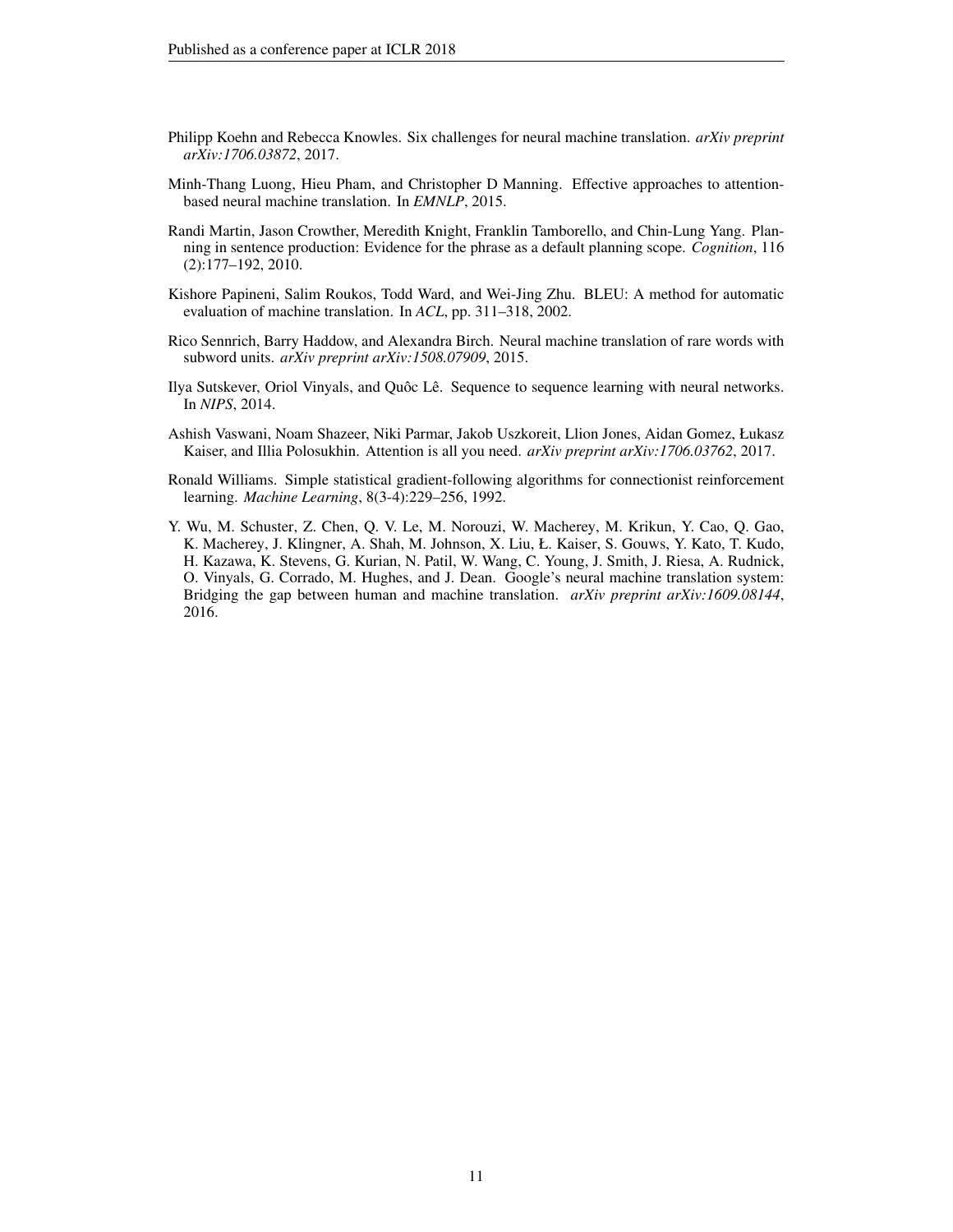# A SCHEMATIC AND ANALYSIS



Figure 6: The schematic structure of training and inference for the NAT. The "distilled data" contains target sentences decoded by the autoregressive model and ground-truth source sentences.



Figure 7: The translation latency, computed as the time to decode a single sentence without minibatching, for each sentence in the IWSLT development set as a function of its length. The autoregressive model has latency linear in the decoding length, while the latency of the NAT is nearly constant for typical lengths, even with NPD with sample size 10. When using NPD with sample size 100, the level of parallelism is enough to more than saturate the GPU, leading again to linear latencies.